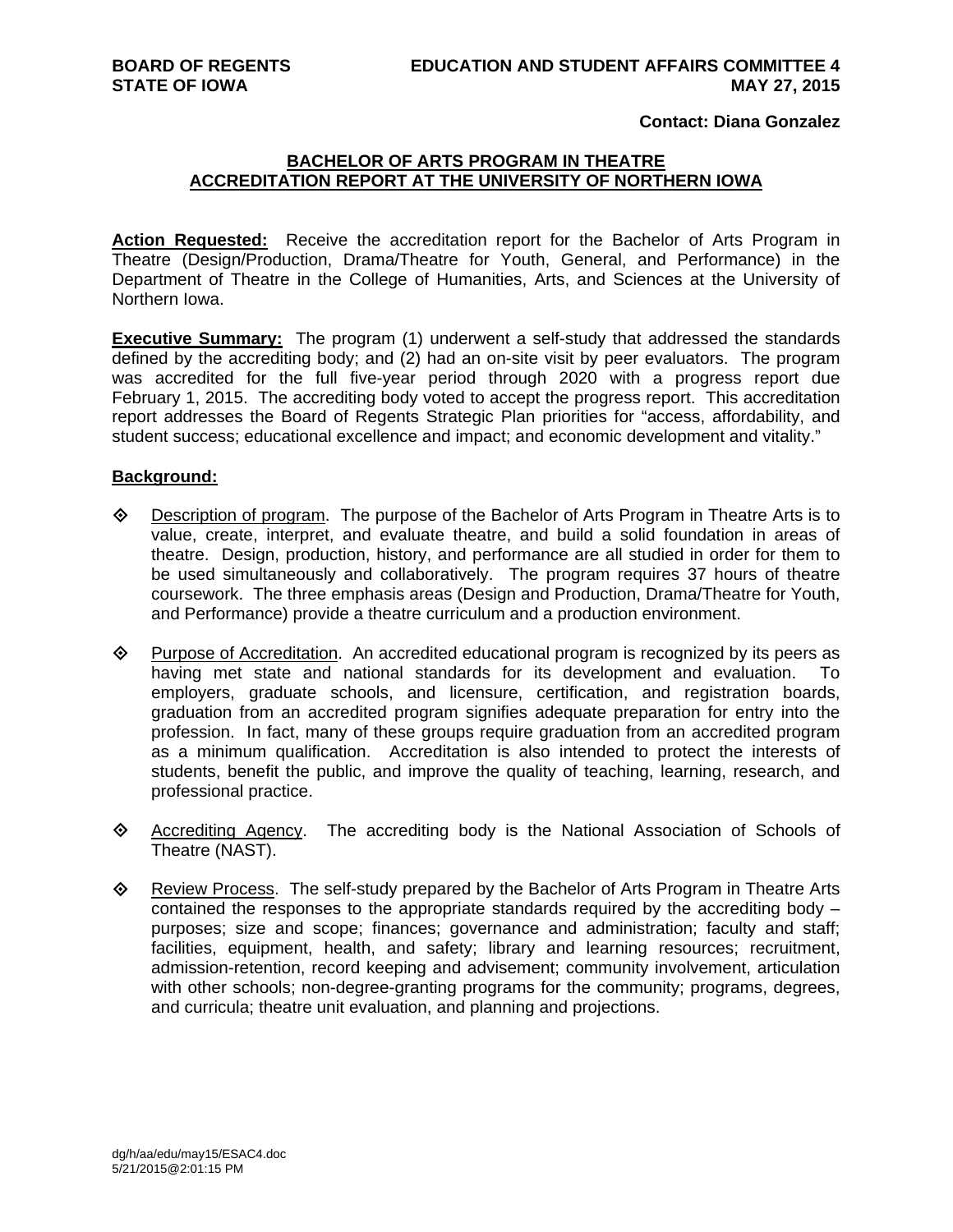- On-Site Team Report. In April 2011, the visiting team conducted an on-site evaluation of the Bachelor of Arts Program in Theatre Arts and identified clarifications from the university related to the Bachelor of Arts Program in Communication (Theatre Teaching).
- $\diamond$  Sample Strengths Identified by the Visiting Team.
	- $\boxtimes$  "Hard working and dedicated Head, faculty, and staff who communicate and collaborate effectively.
	- $\boxtimes$  A supportive central administration.
	- An effective Youth Theatre program that offers unique and valuable opportunities to both the unit's majors and community youth.
	- Excellent, flexible performance spaces and very good production facilities."
- $\Leftrightarrow$  Recommendations for Short-Term Improvement Identified by the Visiting Team.
	- $\boxtimes$  "Explore ways to leverage the Youth Theatre program to increase unit's visibility within the university and the community.
	- $\boxtimes$  Upgrade the electrical system in the Strayer-Wood Theatre to accommodate modern lighting practices and more effectively, repair the convertible seats, and reduce the background noise generated by the HVAC system.
	- Continue to develop a funding plan for the tentatively scheduled renovation of Strayer-Wood Complex.
	- $\boxtimes$  Sharpen, hone and consolidate the unit's mission statement and the learning goals for each emphasis.
	- $\boxtimes$  Clarify, and possibly reconsider, the relationship of the BA (General) to the various emphasis options. Consider either strengthening the BA (General) to make it more comparable in rigor to the other emphasis options, eliminating the general option altogether.
	- $\boxtimes$  Explore ways to increase enrollment in advanced courses within the emphases. (In discussion with the visitors, faculty members linked this issue to the previous one.)
	- $\boxtimes$  Give design students better access to computers and accessories for graphics, CAD, patterning, audio and video editing, and related applications."

### $\Diamond$  Primary Future Issues Identified by the Visiting Team.

- $\boxtimes$  "Examine long-term faculty staffing needs in the face of future retirements.
- $\boxtimes$  Explore ways to fund ongoing capital equipment purchases for which end-of-year funds have been used, but may well not be available in the future."

### ♦ Suggestions for Long-Term Development Identified by the Visiting Team.

- $\boxtimes$  "Explore the creation of a Theatre and Stage Management emphasis. (A number of students expressed strong interest in this area to the visitors and the idea is mentioned in the Self Study.)
- $\boxtimes$  Hold discussions about the faculty and staff to develop consensus about hiring priorities, especially as lines become vacant through retirements.